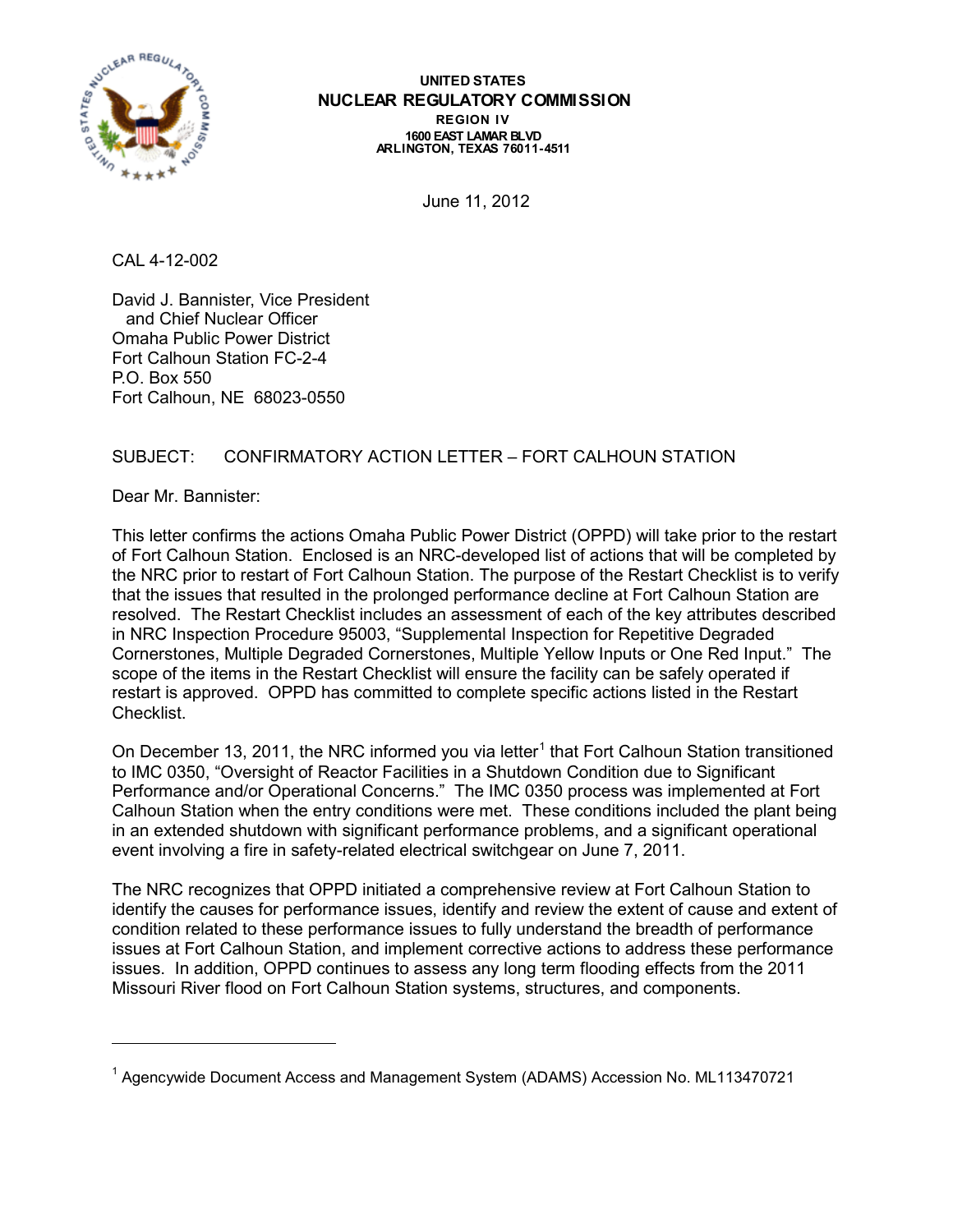### D. Bannister - 2 -

On September [2](#page-1-0), 2011, the NRC issued Confirmatory Action Letter (CAL) 4-11-003.<sup>2</sup> CAL 4-11<http://www.nrc.gov/info-finder/reactor/fcs/special-oversight.html> . 003 required OPPD to complete post-flooding recovery actions and other items important for restart of the facility. This CAL incorporates all the actions required by CAL 4-11-003. Additionally, this CAL expands the scope of required activities to resolve the underlying performance issues at the facility that were discovered after CAL 4-11-003 was issued. CAL 4- 12-002 supersedes CAL 4-11-003, therefore CAL 4-11-003 is closed. These letters and other materials associated with IMC 0350 oversight of the Fort Calhoun Station are available at

The actions described in this CAL are based on commitments made through discussions between OPPD and NRC staff during public meetings, onsite inspections, and oversight activities. In a phone conversation on June 8, 2012, I confirmed with you the commitments described below. This CAL confirms that Fort Calhoun Station will not operate above Hot Shutdown Condition (Operating Mode 3), as defined by technical specifications, until the NRC has completed its review of your actions listed below:

- 1. OPPD will identify the causes and implement corrective actions to address the safety significant NRC inspection findings listed in Items 1.a through 1.d of the Restart Checklist.
- 2. OPPD will conduct a third-party safety culture assessment (Restart Checklist Item 1.e) and an integrated organizational effectiveness assessment (Restart Checklist Item 1.f) at Fort Calhoun Station and implement actions to address the results of these assessments.
- 3. OPPD will submit an updated Flood Recovery Plan to the NRC (Restart Checklist Item 2). That plan will include an assessment of the long term flooding at Fort Calhoun Station on plant systems, structures, and components and the basis for their readiness for restart.
- 4. OPPD will assess the Fort Calhoun Station programs and processes listed in Restart Checklist Item 3 to verify that they are adequate to support safe plant operation.
- 5. OPPD will submit the Integrated Performance Improvement Plan to the NRC (Restart Checklist Item 4). Additionally, OPPD will implement the Integrated Performance Improvement Plan and provide a schedule for completing the plan's actions.
- 6. OPPD will inform the NRC in writing of the results related to CAL actions 1 through 5 listed above.

This CAL will remain in effect until the NRC has (1) reviewed your response to the actions above, including responses to staff's questions and the results of your evaluations, and (2) provided written correspondence that the staff has concluded that OPPD has satisfactorily addressed the performance issues at the site.

 $\ddot{\phantom{a}}$ 

<span id="page-1-0"></span><sup>&</sup>lt;sup>2</sup> ADAMS Accession No. ML112490164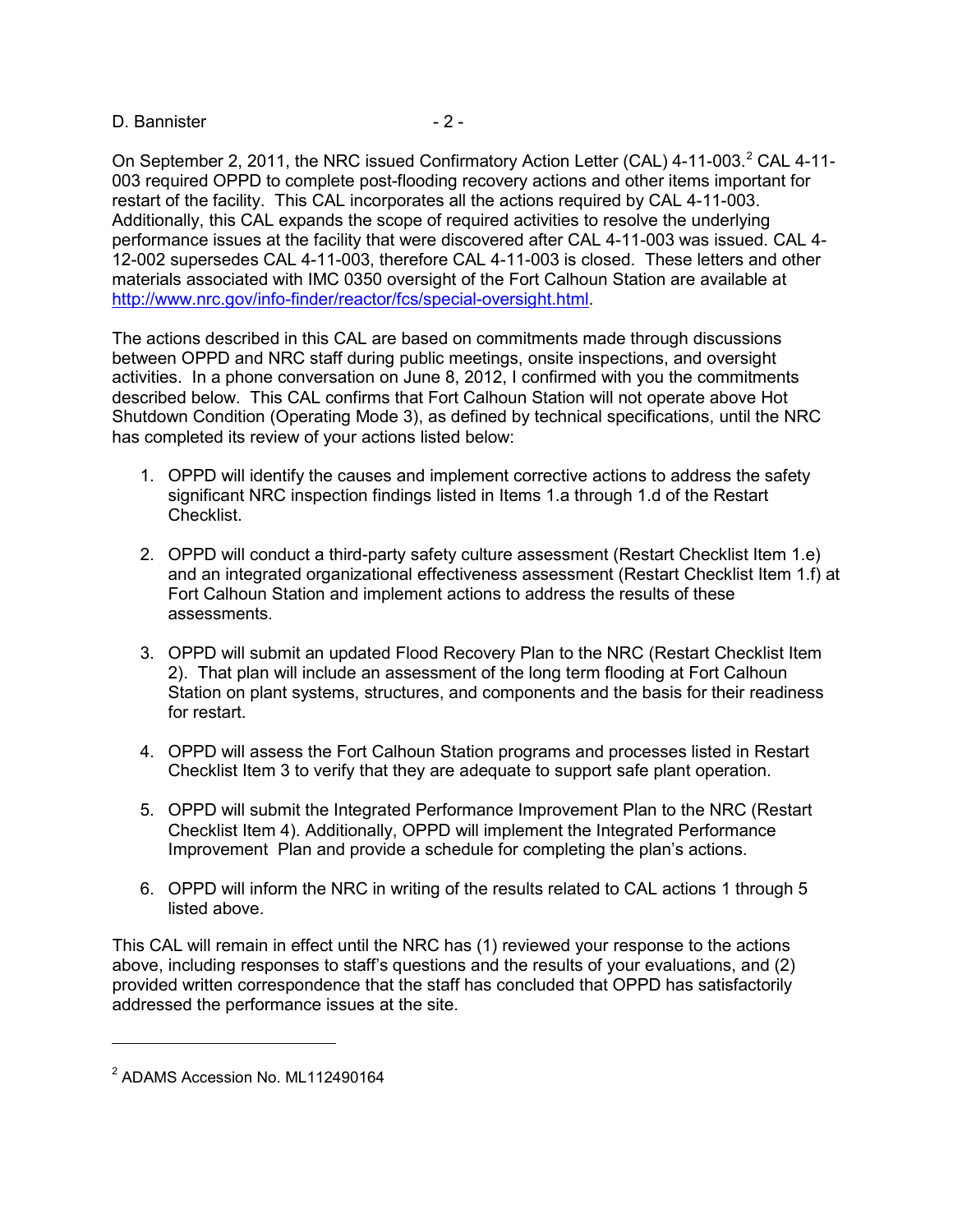D. Bannister - 3 -

Issuance of this CAL does not preclude the issuance of an order formalizing the above commitments or requiring other actions on the part of OPPD; nor does it preclude the NRC from taking enforcement actions for violations of NRC requirements that may have prompted the issuance of this letter. Failure to take the actions as described in this CAL may also result in an order if the NRC determines that failure to meet that action would result in a loss of reasonable assurance of adequate protection of public health and safety, and the environment.

Pursuant to Section 182 of the Atomic Energy Act of 1954, as amended (42 U.S.C. 2232), you are required to:

- 1. Notify me immediately if your understanding differs from that set forth above;
- 2. Notify me if for any reason you cannot complete the actions and your proposed alternatives; and
- 3. Notify me in writing when you have completed the actions addressed in this Confirmatory Action Letter.

In accordance with 10 CFR 2.390 of the NRC's regulations a copy of this letter, and any response will be made available electronically for public inspection in the NRC Public Document Room or from the NRC's document system (ADAMS), accessible from the NRC Web site at <http://www.nrc.gov/readingrm/adams.html> (the Public Electronic Reading Room). To the extent possible, your response should not include any personal privacy, proprietary, or safeguards information so that it can be made available to the Public without redaction. If personal privacy or proprietary information is necessary to provide an acceptable response, then please provide a bracketed copy of your response that identifies the information that should be protected and a redacted copy of your response that deletes such information. If you request withholding of such material, you must specifically identify the portions of your response that you seek to have withheld and provide in detail the bases for your claim of withholding (e.g., explain why the disclosure of information will create an unwarranted invasion of personal privacy or provide the information required by 10 CFR 2.390(b) to support a request for withholding confidential commercial or financial information). If safeguards information is necessary to provide an acceptable response, please provide the level of protection described in 10 CFR 73.21.

Please contact Jeff Clark at (817) 200-1147 if you have any questions concerning this letter.

Sincerely,

#### */RA/*

Elmo E. Collins Regional Administrator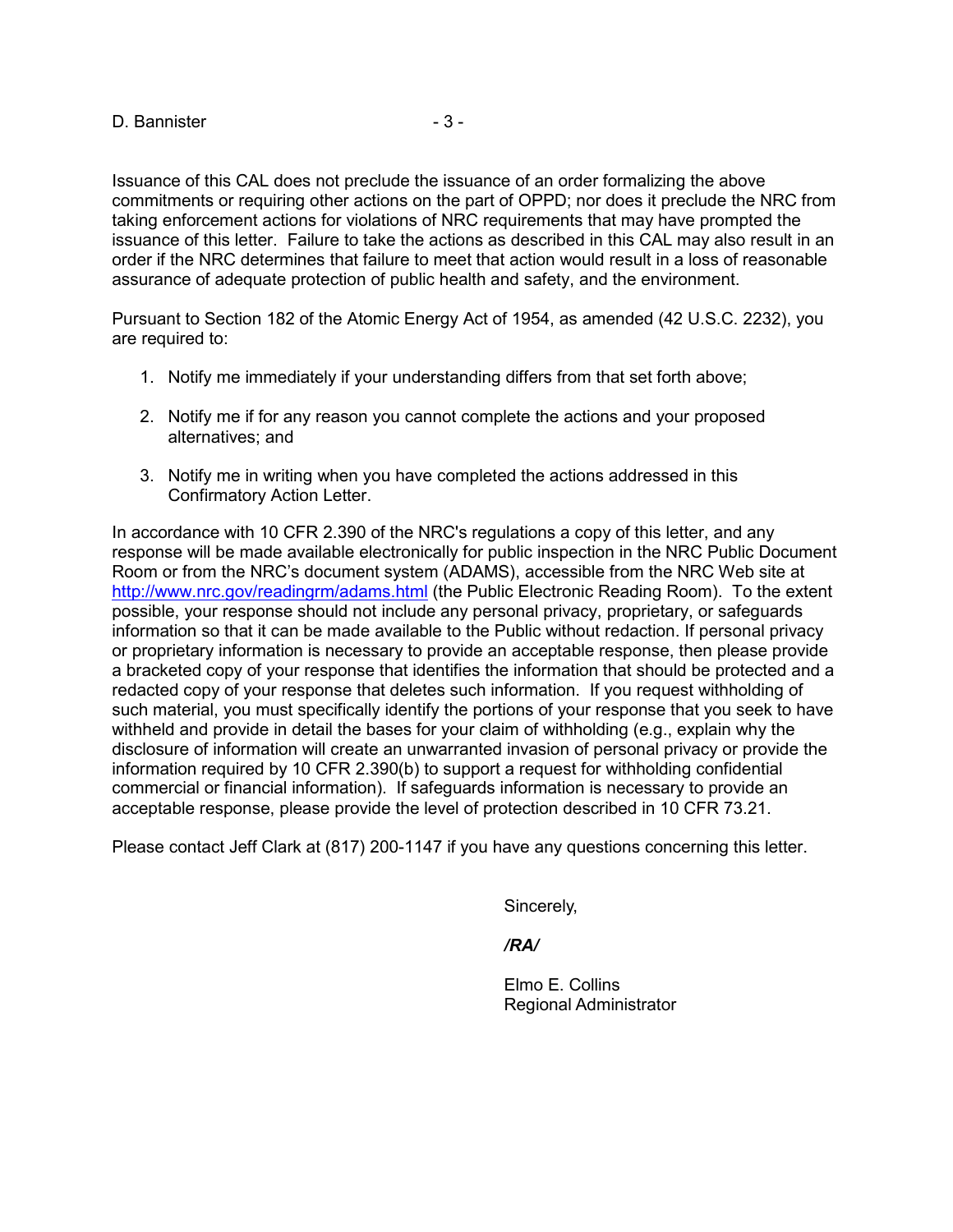D. Bannister - 4 -

Docket No. 50-285 License No. DPR-40

Enclosure:

U.S. NRC Manual Chapter 0350 Panel Fort Calhoun Station Restart Checklist

cc w/ encl: Electronic Distribution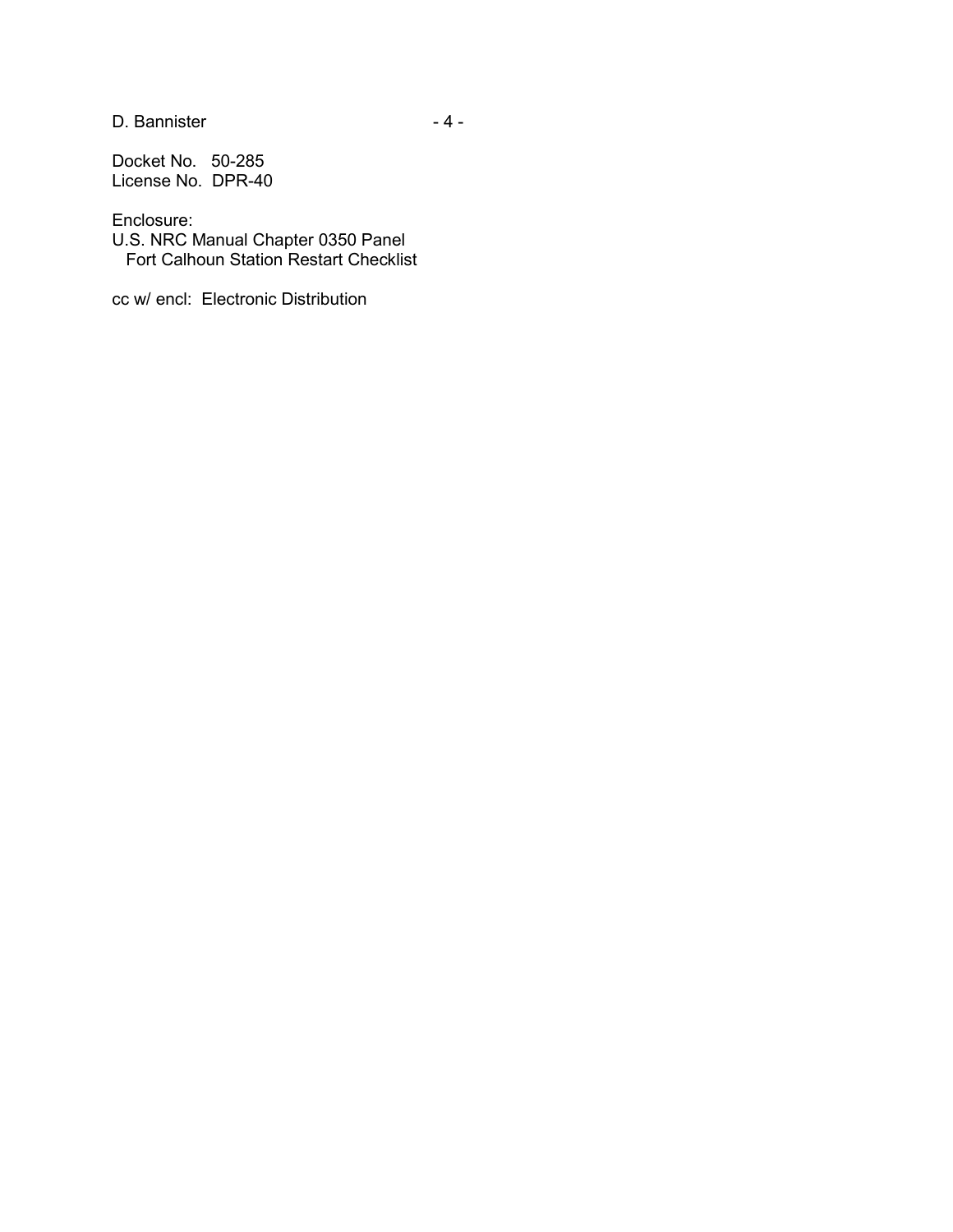D. Bannister - 5 -

Electronic distribution by RIV: Regional Administrator (Elmo.Collins@nrc.gov) Deputy Regional Administrator (Art.Howell@nrc.gov) DRP Director and Manual Chapter 0350 Panel Chairman (Kriss.Kennedy@nrc.gov) DRP Deputy Director (Troy.Pruett@nrc.gov) Acting DRS Director and Manual Chapter 0350 Panel Member (Tom.Blount@nrc.gov) Acting DRS Deputy Director (Patrick.Louden@nrc.gov) Senior Resident Inspector and Manual Chapter 0350 Panel Member (John.Kirkland@nrc.gov) Resident Inspector (Jacob.Wingebach@nrc.gov) Branch Chief, DRP/F and Manual Chapter 0350 Panel Member (Jeff.Clark@nrc.gov) Senior Project Engineer, DRP/F (Rick.Deese@nrc.gov) Project Engineer, DRP/F (Chris.Smith@nrc.gov) FCS Administrative Assistant (Berni.Madison@nrc.gov) Public Affairs Officer (Victor.Dricks@nrc.gov) Public Affairs Officer (Lara.Uselding@nrc.gov) Acting Branch Chief, DRS/TSB (Dale.Powers@nrc.gov) Project Manager and Manual Chapter 0350 Panel Member (Lynnea.Wilkins@nrc.gov) RITS Coordinator (Marisa.Herrera@nrc.gov) Regional Counsel (Karla.Fuller@nrc.gov) Congressional Affairs Officer (Jenny.Weil@nrc.gov) Branch Chief, ORA/ACES (Heather.Gepford@nrc.gov) Senior Enforcement Specialist, ACES (Ray.Kellar@nrc.gov) Enforcement Specialist, ACES (Christi.Maier@nrc.gov) OEMail Resource RIV/ETA: OEDO (Michael.McCoppin@nrc.gov) Manual Chapter 0350 Panel Vice-Chairman (John.Lubinski@nrc.gov) Manual Chapter 0350 Panel Member (Michael.Markley@nrc.gov)

Manual Chapter 0350 Panel Non-voting Member (Michael.Balazik@nrc.gov)

## File located: R:\\_REACTORS\\_FCS\2012\CAL Restart

| SUNSI Rev Comp Ø Yes □ No                                    |                           | <b>ADAMS</b>    | $\boxtimes$ Yes $\Box$ No |                  | <b>Reviewer Initials</b>     |                 | <b>RWD</b> |
|--------------------------------------------------------------|---------------------------|-----------------|---------------------------|------------------|------------------------------|-----------------|------------|
| <b>Publicly Avail</b>                                        | $\boxtimes$ Yes $\Box$ No | Sensitive       | $\Box$ Yes $\boxdot$ No   |                  | Sens. Type Initials          |                 | <b>RWD</b> |
| KEYWORD: 0350 PANEL, FORT CALHON STATION                     |                           |                 |                           |                  |                              |                 |            |
| SPE:DRP/F                                                    | <b>MC 0350 Panel</b>      | C:ORA/ACES      |                           | C:DRP/F          |                              | MC 0350 Panel   |            |
| <b>RDeese</b>                                                | <b>MBalazik</b>           | <b>HGepford</b> |                           | <b>JClark</b>    |                              | TBlount         |            |
| <b>RDeese</b>                                                | MBalazik - E              | $HGeptord-E$    |                           |                  | $JClark - E$                 | TBlount - E     |            |
| 5/25/2012                                                    | 5/30/2012                 | 5/30/2012       |                           | 5/29/2012        |                              | 5/25/2012       |            |
| <b>MC 0350 Panel</b>                                         | MC 0350 Panel             | MC 0350 Panel   |                           |                  | MC 0350 V. Chmn MC 0350 Chmn |                 |            |
| <b>MMarkley</b>                                              | <b>JKirkland</b>          | <b>LWilkins</b> |                           | <b>JLubinski</b> |                              | <b>KKennedy</b> |            |
| $MMarkley - E$                                               | JKirkland - E             | LWilkins – E    |                           |                  | JLubinski – E                | /RA/            |            |
| 5/29/2012                                                    | 5/29/2012                 | 5/30/2012       |                           | 5/29/2012        |                              | 6/6/12          |            |
| <b>RA</b>                                                    | <b>D:NRR</b>              |                 |                           |                  |                              |                 |            |
| <b>ECollins</b>                                              | <b>ELeeds</b>             |                 |                           |                  |                              |                 |            |
| /RA/                                                         | MBalazik - E              |                 |                           |                  |                              |                 |            |
| 6/11/12                                                      | 5/31/2012                 |                 |                           |                  |                              |                 |            |
| OFFICIAL RECORD COPY<br>E=E-mail<br>T=Telephone<br>$F = Fax$ |                           |                 |                           |                  |                              |                 |            |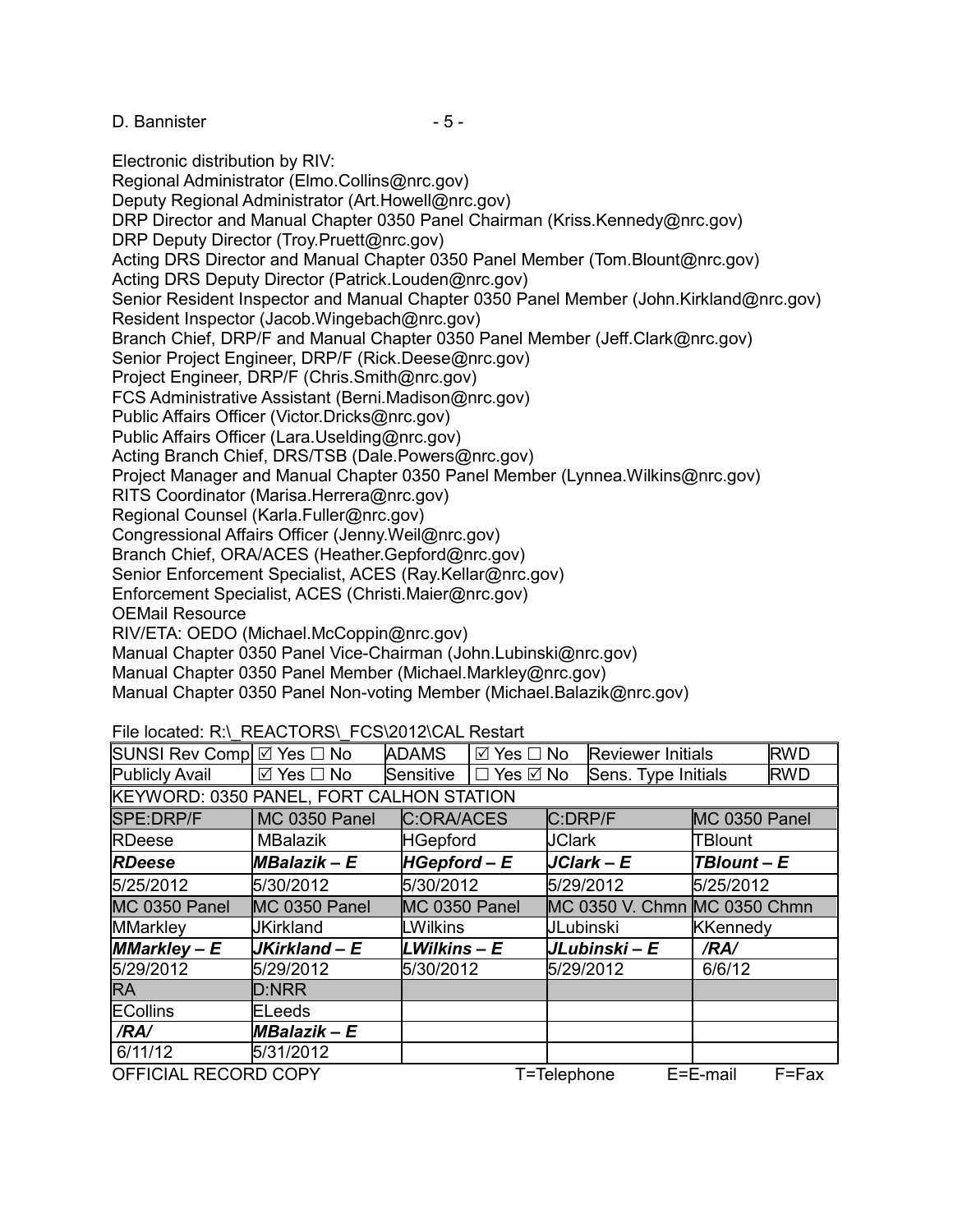# U.S. Nuclear Regulatory Commission Manual Chapter 0350 Panel Fort Calhoun Station Restart Checklist

| <b>Item Number</b> | <b>Description</b>                                                                                             | <b>Closure Date</b> |
|--------------------|----------------------------------------------------------------------------------------------------------------|---------------------|
|                    |                                                                                                                |                     |
| 1                  | <b>Causes of Significant Performance Deficiencies and</b><br><b>Assessment of Organizational Effectiveness</b> |                     |
| 1.a                | Flooding Issue - Yellow finding                                                                                |                     |
| 1.b                | Reactor Protection System contact failure – White finding                                                      |                     |
| 1.c                | Electrical bus modification and maintenance – Red finding                                                      |                     |
| 1.d                | Security – Greater than green findings                                                                         |                     |
| 1.e                | <b>Third-Party Safety Culture Assessment</b>                                                                   |                     |
| 1.f                | <b>Integrated Organizational Effectiveness Assessment</b>                                                      |                     |
|                    |                                                                                                                |                     |
| $\overline{2}$     | Flood Restoration and Adequacy of Structures,<br><b>Systems, and Components</b>                                |                     |
| 2.a                | Flood Recovery Plan actions associated with facility and<br>system restoration                                 |                     |
| 2.b                | System readiness for restart following extended plant<br>shutdown                                              |                     |
|                    |                                                                                                                |                     |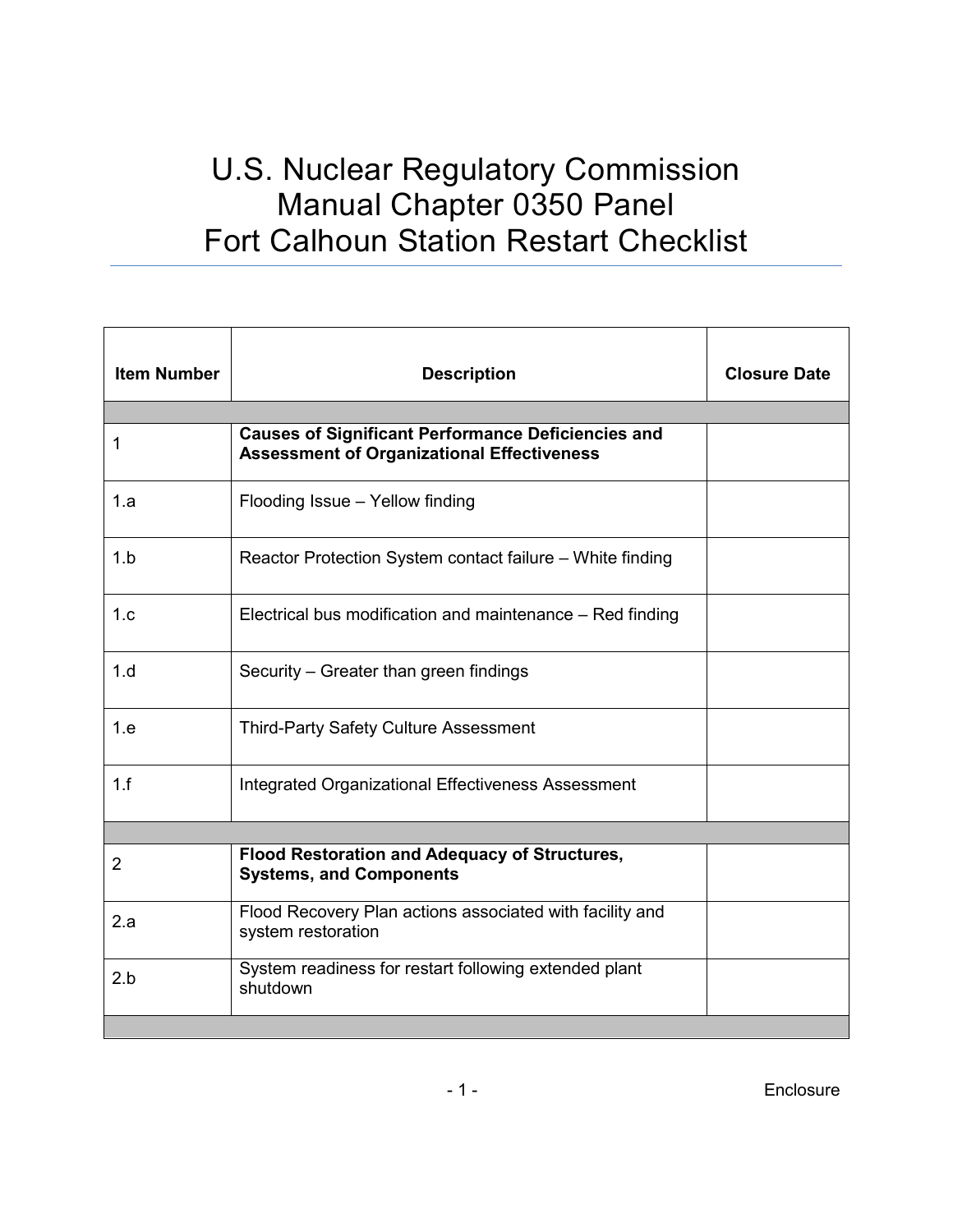| 3   | <b>Adequacy of Significant Programs and Processes</b>                |
|-----|----------------------------------------------------------------------|
| 3.a | <b>Corrective Action Program</b>                                     |
| 3.b | Equipment design qualifications                                      |
| 3.c | Design changes and modifications                                     |
| 3.d | Maintenance programs                                                 |
| 3.e | Operability process                                                  |
| 3.f | Quality assurance                                                    |
|     |                                                                      |
| 4   | Review of Integrated Performance Improvement Plan                    |
|     |                                                                      |
|     |                                                                      |
| 5   | Assesment of NRC Inspection Procedure 95003 Key<br><b>Attributes</b> |
| 5.a | Design                                                               |
| 5.b | Human performance                                                    |
| 5.c | Procedure quality                                                    |
| 5.d | Equipment performance                                                |
| 5.e | Configuration control                                                |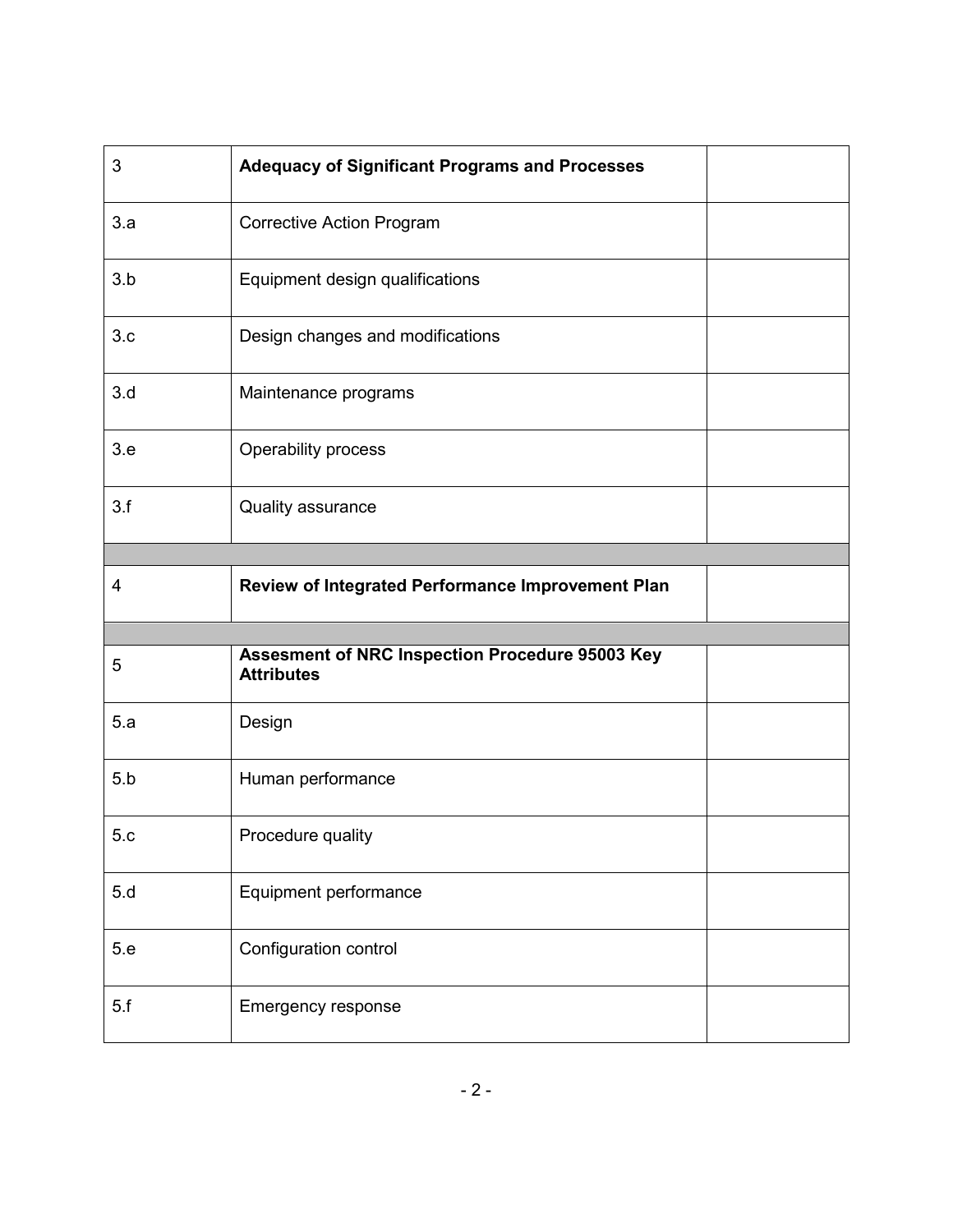| 5.g            | Occupational radiation safety                                                                        |  |
|----------------|------------------------------------------------------------------------------------------------------|--|
| 5.h            | Public radiation safety                                                                              |  |
| 5.i            | Security                                                                                             |  |
|                |                                                                                                      |  |
| 6              | <b>Licensing Issue Resolution</b>                                                                    |  |
| 6.a            | Review of necessary licensing amendments or actions                                                  |  |
| 6.b            | Review of licensing commitments necessary for restart                                                |  |
|                |                                                                                                      |  |
| $\overline{7}$ | <b>Readiness for Restart</b>                                                                         |  |
| 7.a            | Operations organization ready for restart                                                            |  |
| 7.b            | Systems ready for restart and Mode restraints properly<br>addressed                                  |  |
| 7.c            | Final review of corrective actions program for restart items                                         |  |
|                |                                                                                                      |  |
| 8              | <b>Confirmatory Action Letter Resolution</b>                                                         |  |
| 8.a            | Verification that all restart-related Confirmatory Action Letter<br>items are appropriately resolved |  |
| 8.b            | Conduct public meeting regarding plant readiness for restart                                         |  |
|                |                                                                                                      |  |
| 9              | <b>Final Recommendation for Restart</b>                                                              |  |